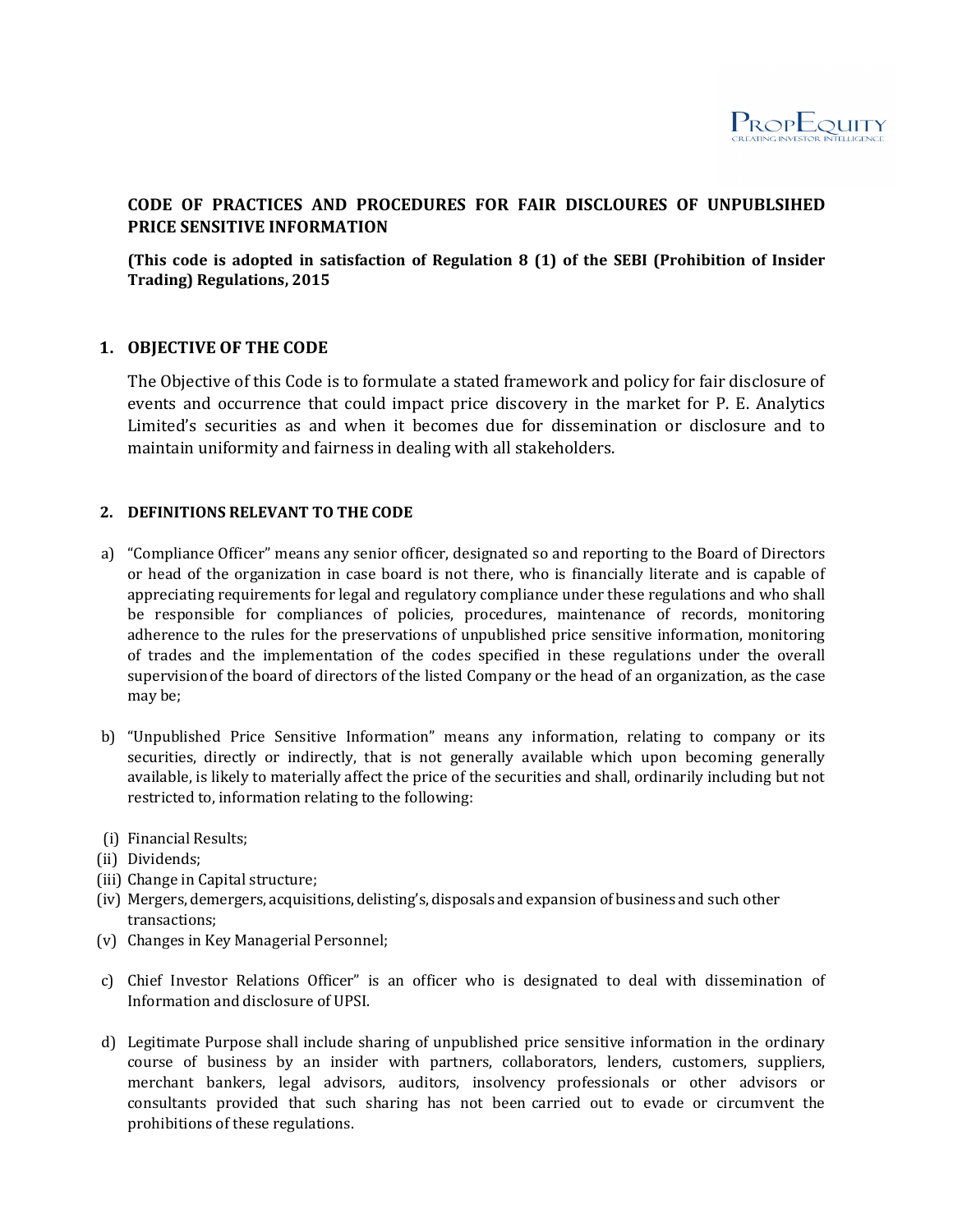

# **3. PRINCIPLES OF FAIR DISCLOSURE**

P. E. Analytics Limited will be adhere to the following code for fair disclosure to ensure fair and uniform disclosure of all events and occurrences that would impact the price of the securities of the Company.

# **A. Prompt public disclosure of unpublished price sensitive information:**

- i) Any Unpublished Price Sensitive Information relating to P. E. Analytics Limited that would impact the price discovery will be first made available to the stock exchange and other applicable regulatory authorities in a prompt and timely manner and immediately thereafter or simultaneously therewith be published on the Company's website and other media upon credible and concrete information coming into being, in order to make such information generally available. For this purpose, P. E. Analytics Limited may also consider such modes of public disclosure including electronic and print media for publication of Unpublished Price Sensitive Information so as to improve investor access to the same.
- **ii)** P. E. Analytics Limited will make efforts to ensure that there is no selective disclosure of Unpublished Price Sensitive Information and the UPSI is disclosed uniformly and in universal manner, unless otherwise required or permitted under the regulations or any other law for the time being in force. In the event of any inadvertent or selective disclosure of UPSI, prompt action shall be taken to make such information generally available**.**

# **B. Dissemination and disclosure of Unpublished Price Sensitive Information**

- i) The Head-Investor Relations of P. E. Analytics Limited will be the Chief Investor Relation Officer (CIRO). The CIRO will be responsible to oversee the dissemination and disclosure of each UPSI
- ii) Any information to be shared with the analyst and research personnel will be first given to the CIRO. The CIRO will verify and ensure that the information being shared with the analysts and research personnel is not UPSI. Only after receiving the necessary confirmation, any information will be shared with analysts and research personnel. To the extent possible, it will be ensured that any such information is provided to the analysts by the CIRO, himself. P. E. Analytics Limited will continue to develop, evolve and improve best practices while dealing with analysts and research personnel. Such practices will include making audio records of proceedings or transcripts of meetings with analysts and other investor relations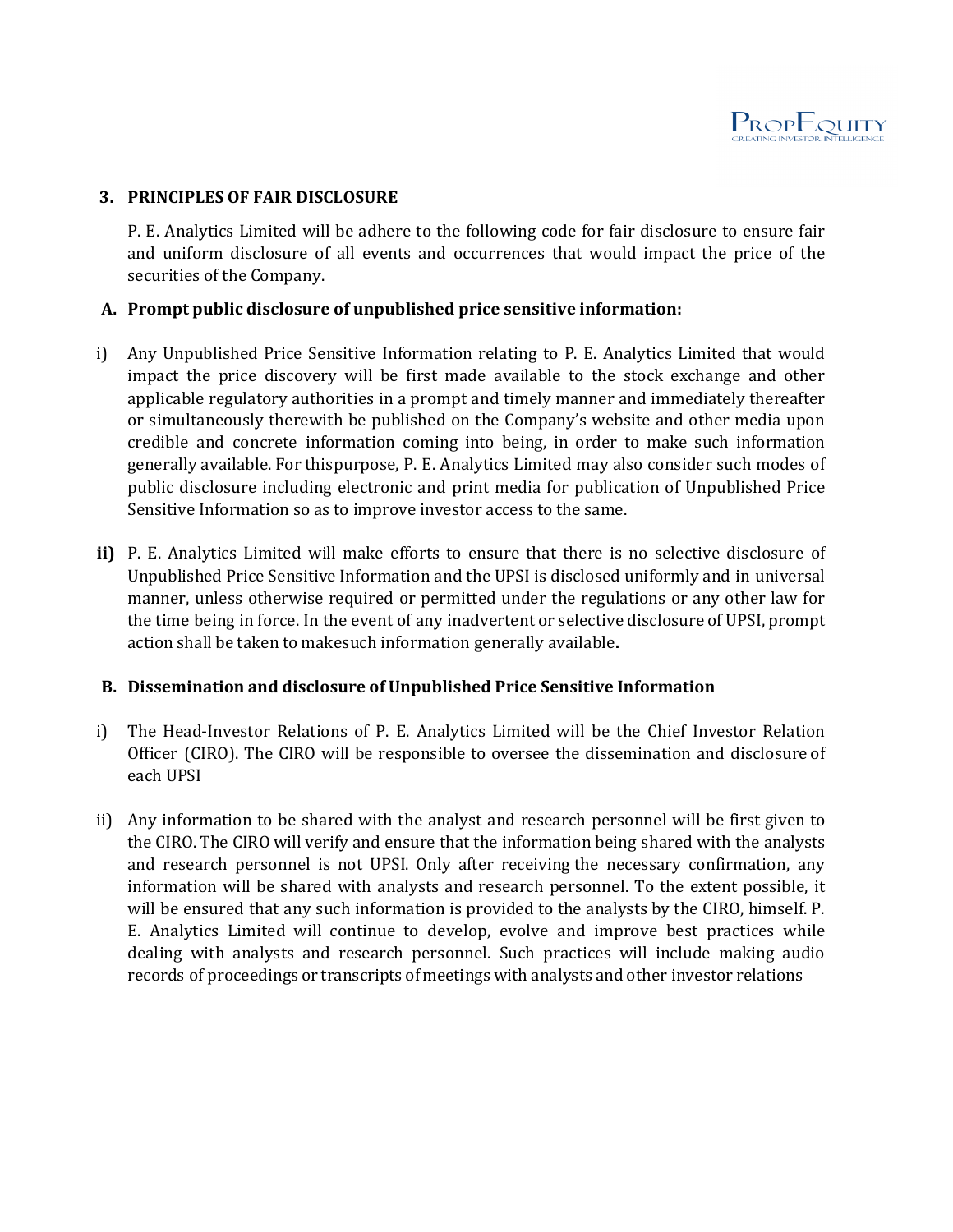

Conferences on P. E. Analytics Limited official website to ensure official confirmation and documentation of the disclosures made.

- iii) No information shall be passed on by an insider by way of making a recommendation for the purchase or sale of Securities of P. E. Analytics Limited.
- iv) ALL UPSI shall be handled on a need to know basis. No UPSI shall be communicated to any employee, officer, director or other person except in furtherance of legitimate purpose, performance of duties or discharge of legal obligations.

# **4. RESPONDING TO MARKET RUMOURS**

- i) The Company shall ensure to provide appropriate and fair response to any queries on news reports and requests for verification of market rumors by stock exchanges, analysts, shareholders, media and other regulatory authorities. For this purpose:
- a) The CIRO will be the nodal officer for receiving and evaluating any queries on news reports and requests for verification of market rumors by regulatory authorities.
- b) All the requests/queries shall be documented and as far as practicable, the CIRO shall request for such queries/requests in writing.
- c) The CIRO will promptly coordinate with the relevant officers of P. E. Analytics Limited internally and provide appropriate and fair responses to Stock Exchanges(s), analysts, shareholder(s), media and other regulatory authorities.

# **5. SHARING OF INFORMATION FOR LEGITIMATE PURPOSE**

**5.1** An insider can share the UPSI for Legitimate Purpose to any person subject to following conditions:

- a. The person with whom UPSI is to be shared pursuant to a "legitimate purpose" shall also be considered an "insider" for purposes of this code, PIT Code and Regulations;
- b. A non-disclosure agreement will be executed with such person before sharing UPSI to maintain confidentiality of such UPSI in compliance with Regulations.